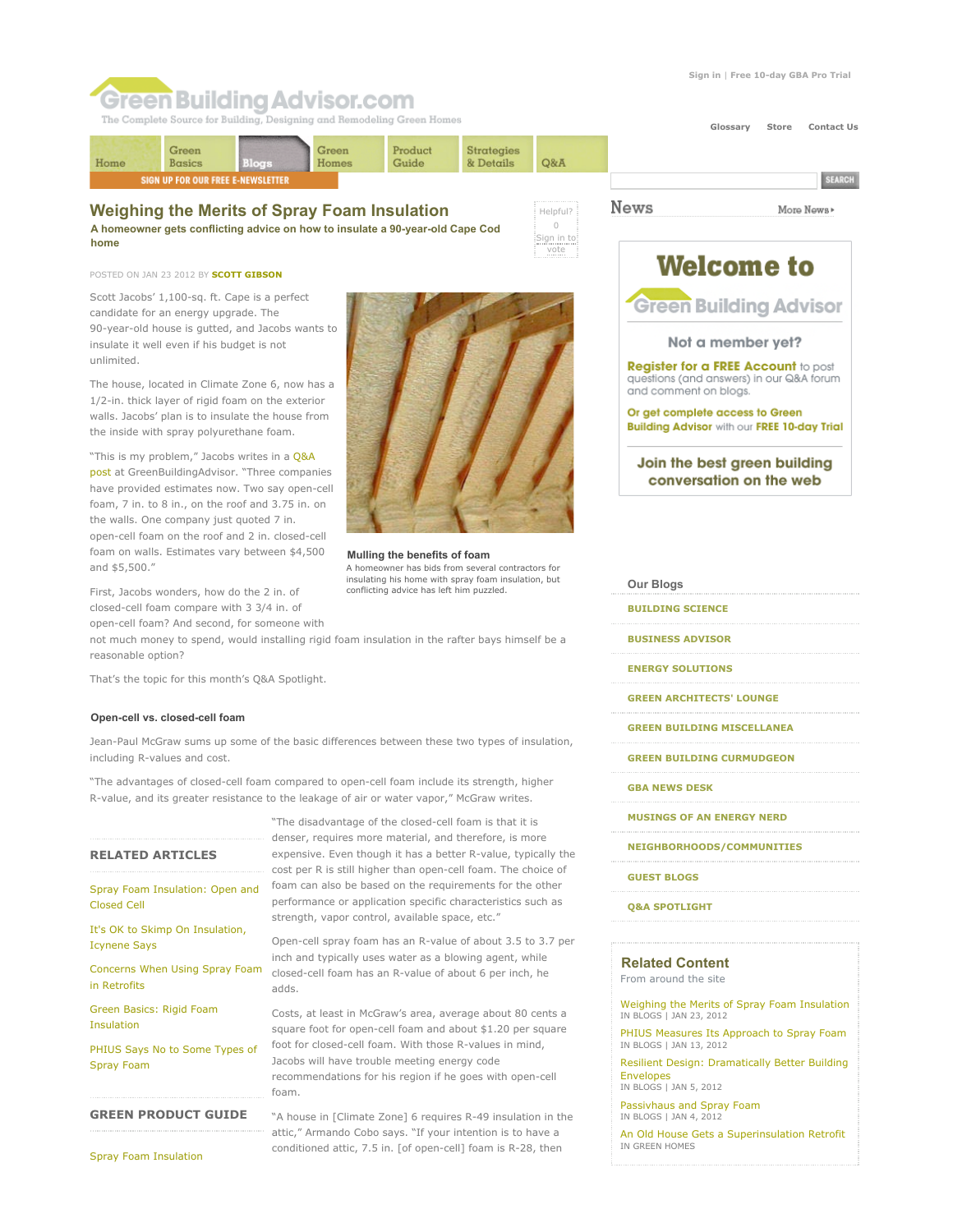you also need 3 in. minimum rigid insulation on top of the roof decking. If you want to install [closed-cell] foam, you

would require 7.5 in., and it can only be installed in 2-in. applications."

Cobo steers Jacobs toward a chart provided by Demilec , an insulation manufacturer, with more details.

"The companies that are proposing 7 inches of open-cell spray foam for your roof are only offering R-26," adds GBA senior editor Martin Holladay. "That isn't much. In your climate zone, as Armando points out, you really want at least R-49. Don't let a spray-foam contractor talk you into accepting insulation that is less than the minimum code requirements."

#### **Energy codes aren't everything**

Energy codes may call for R-49 in the roof, but that doesn't mean it's absolutely necessary, some commenters argue.

Among them is A.J. Builder in upstate New York, who writes that "code R-values do not factor in how well spray foam works compared to fiberglass of the same R value. Most times spray foam is not installed to code R values and yet it performs much better than fiberglass."

Others go even further. Meeting the R-49 requirements is a "waste of money," Eric Price writes.

"Eric is right," adds John Pfeiffer. "IMHO the law of diminishing returns really takes a bite out of using more than 2 to 3 in. of closed-cell (depending on your location, I'm in southern N.Y., zone 4a). Don't trust the codes for telling you what is the most cost-effective way to insulate a house. They are written by people wearing suits and working in offices, not contractors."

An R-40 roof may leak half the amount of heat as an R-20 roof, he says, but savings may amount to only pennies per square foot at the expense of adding twice the amount of insulation at double the cost.

"Also, consider what happens if your roof has a leak," he adds. "Open-cell is a sponge and will need to be taken out and replaced; closed-cell won't show the leak and will soak the plywood until something gives."

#### **Our expert's opinion**

GBA technical director Peter Yost added this:

Scott, it sure sounds as though you would like to optimize energy performance, taking advantage of the framing cavities being open, and do it as economically as possible, including DIY. Given all that, here are my recommendations:

- Get a sense of where to spend your money the best two ways to do this, in my opinion, are to get a whole-house performance assessment done by a BPI-certified technician , and to use the LBNL Home Energy Saver Pro Energy Assessment Tool . I have used this on more than one project, and using the detailed assessment path, I have come within \$100 of total household annual utility bills, and their recommendations are useful.
- Seriously consider the DIY rigid-foam approach to cavity fill. Yes, this is labor-intensive, but it is relatively easy to do, and you often can employ scraps of rigid foam or salvaged rigid foam insulation. The key is to not be too fussy about how your cuts fit, because you can't cut it tight or well enough to be your air barrier anyway, so save the air sealing for later, when you spray foam all your joints and perimeters.
- Others have given solid guidance on choosing open-cell or closed-cell foam. On this, let me add that if you do choose a spray foam approach to cavity fill, be sure to use a certified installer.
- **Evaluate your investment options. Martin and I just both wrote useful blogs on the topic of** payback analysis – give those a look.

TAGS: **POLYURETHANE FOAM**, **SPF**, **SPRAY FOAM**, **SPRAY POLYURETHANE**, **HEAT LOSS / HEAT GAIN**

#### **Image Credits:**

GBA

**B** PRINTER-FRIENDLY **E** SHARE **M** EMAIL THIS PAGE  $\bigcup_{i=1}^n$  Like  $\bigcup_{i=1}^n$  5 people like this. Be the first of your friends.



**Join our Facebook Posse!**



#### News

- Passive House in the Woods Goes Energy-Positive
- Teaching Deep Green by Building It John Straube Honored With Lifetime
- Achievement Award Green Building's Growing Market Power
- A Fuel Cell That Can Power Almost 1,400 Homes
- Hanley Award Goes to Energy Star's Sam Rashkin
- In Maine, a Builder's Vision of Green



**Building Green** Eco Build Trends **Almost Passive House** Up Hill House Texas Sustainabliity Blogspot Engineering a Better World Blog greenbridge.wordpress.com riles-files.blogspot.com turninghoustongreen.com ehaugsjaa.wordpress.com kitchen-exchange.blogspot.com greenbuildingindenver.blogspot.com thegreenspotlight.com **TimEian.com** nbsuperinsulatedhouse.blogspot.com Musings & Mutterings of a VT Architect **Trillium Architects' blog 图** 





and connect with our community on Twitter Facebook **N**and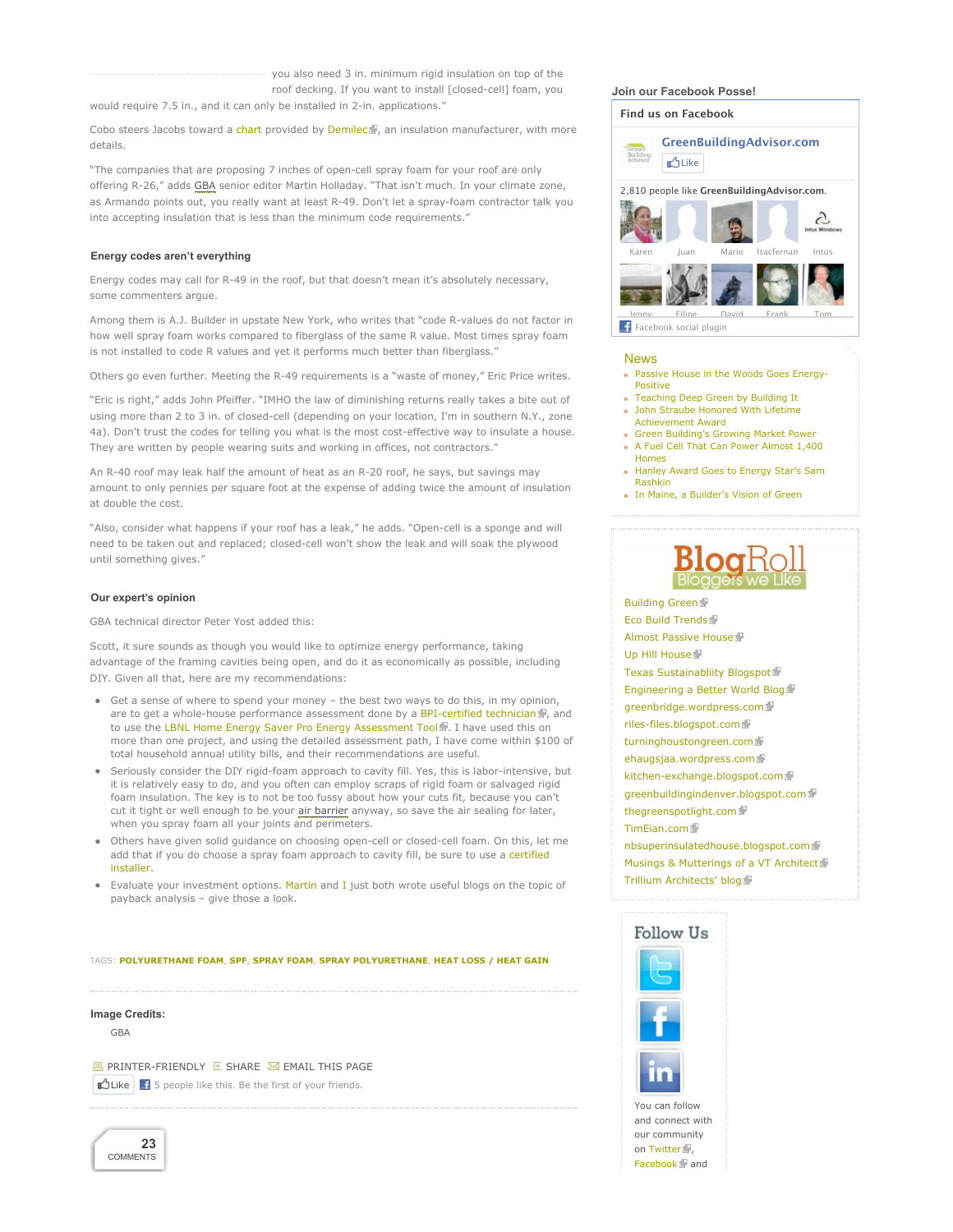#### **Spray Foam Problems**

1. MON, 01/23/2012 - 15:38

### **by k s**

Lately there is a lot of speculation that spray foam insulation is not as inert as once thought and in fact, SPF may continue to off gas for many years. The EPA has also voiced their concern about the need for further research on the short and long term safety of SPF in residential use.



We are in contact with 30 other families in the USA and Canada who may be suffering from symptoms related to their SPF home (NOTE: schools and offices are using it too).

Some families have moved out of their homes. Other families have removed roof decks and/or walls of SPF in hopes of reducing the chemicals and symptoms experienced in the home. Some families have no choice other than to remain in their home and rely on mechanical ventilation/filtration to help ease the chemical burden and symptoms, but find little relief.

After nearly a year of research, ventilation, lots of lab testing (chamber and air samples), and expert opinions, our family has begun tedious process of removing our SPF (roof deck and wall cavities). The removal is being performed by a local remediation company (the company has removed SPF in homes prior because of mold and moisture issues.

A detailed protocol created by our Certified Industrial Hygienist (other credentials include CSE, CIEC, CEICC, CIAQP, CIAQC) whom has experience (20+ yrs.) with isocyanates (Side A of the two part foam) is being followed to ensure safe removal (dust created from breaking the foam is a respiratory and dermal hazard).

We are hopeful that removal of the SPF along with soda blasting will remove and neutralize the chemicals associated with the application of the SPF. We will do more testing after remediation is complete to ensure a safe environment prior to resuming to build

According to the EPA the SPF should be cured (inert) and safe for re-entry 23-72 hrs after install. According to SPF companies, there should be no odor or off gassing after it is cured.

Our home experienced something much different; a chemical smell has lingered and when we entered the home we experienced respiratory issues, headache, flu aches, muscle aches, throat, eye irritation and chest pain. On warm days, the smell and symptoms were more severe. Some visitors experienced the same symptoms while others do not. There is a varying degree of threshold levels, but almost everyone, after prolonged periods complain of eye, throat irritation.

A lot of lab work has been completed by a well known leader in product testing. Our chamber and air tests show a long list of chemicals that at even low levels, chronic exposure to most of the captured chemicals in our home will undoubtedly cause health issues after little or prolonged exposure. Frighteningly, our chemical profile from both the chamber and air testing mimics most of the other homes experiencing the same complaints with the SPF.

Is this all a coincidence that the same chemicals are found in homes with spray foam and the owners are experiencing the same symptoms?

Today we are much more sensitive to things that contain isocyanates and flame retardants. Renting a car, walking into REI, IKEA, and HomeDepot can cause eye irritation, burning throat and chest congestion. Even running on a refinished track or wearing a wetsuit can evoke our symptoms.

Other SPF homeowners have had severe reactions and illness thought to be associated with the chemicals from the SPF. Children of some of these SPF homes develop a chronic cough and asthma like breathing. Chronic low grade fever and autoimmune responses have also been observed. Muscle aches and mental confusion and chest pain are other symptoms and can be seen during exposure and/or develop after being in an SPF home for long periods.

Our SPF manufacturer/supplier is very aware of our complaints and concerns (and the complaints of the other homeowners), but the company continues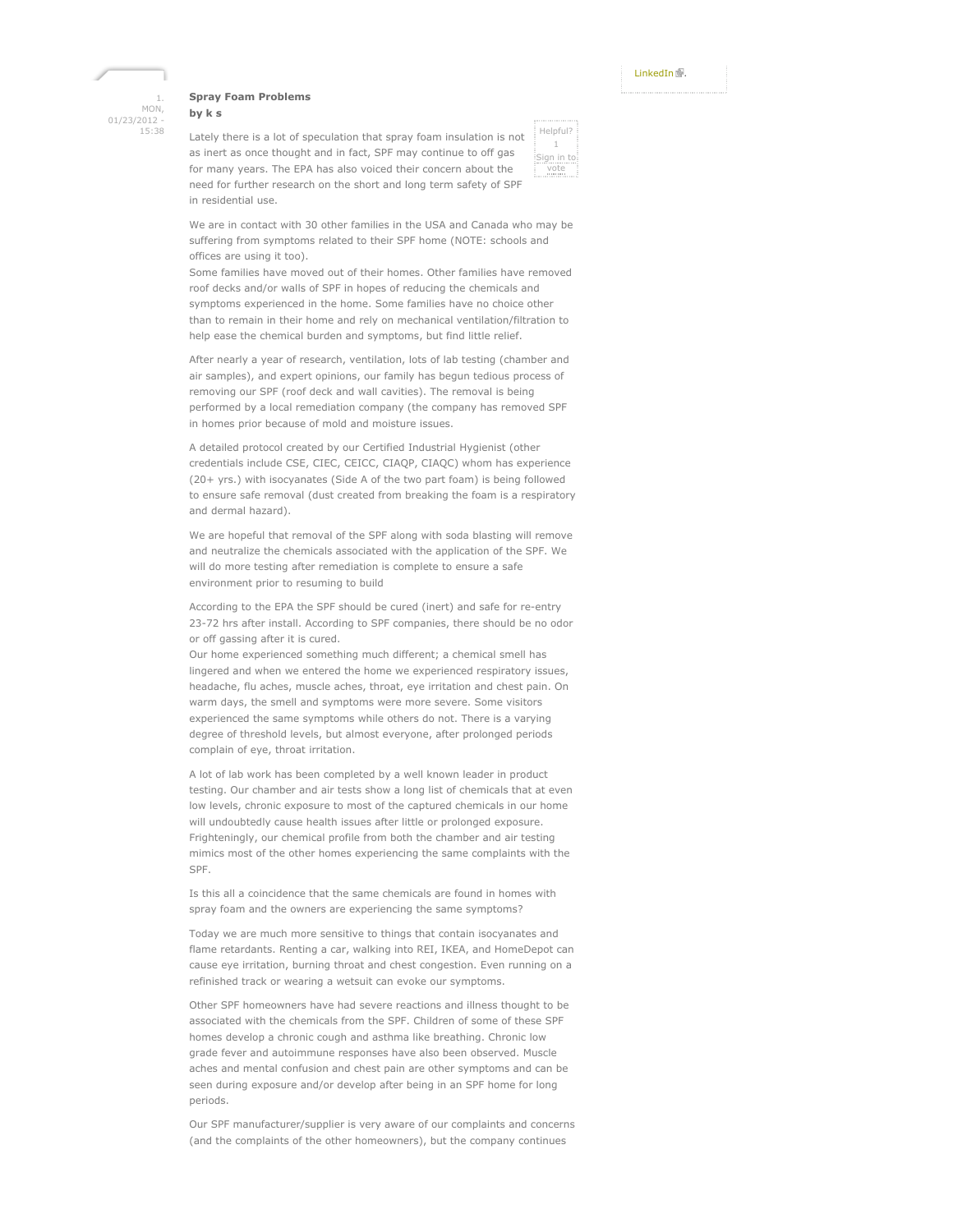to deny any sort of problem with their product. The contractor who installed the foam denies anything is wrong. Needless to say, like most of the other homeowners, we are left on our own to handle this because the science is not yet 'there'.

Do you have SPF insulation somewhere in your home (attic, wall cavities, crawl space)? Do you experience asthma like symptoms, chronic cough, headache, throat or eye irritation, nausea, skin rash, muscle aches, flu-ish, any new autoimmune issues since moving into or installing SPF? If so, do your symptoms decrease when away from the home OR during times of lower temperatures?

Another issue has been seen in older SPF in homes. Have you had SPF insulation for 1-8 years and recently notice a new chemical odor or the above symptoms? A family we know has removed SPF from their home after 6 yrs. because in June 2011 it started to smell and the family had to move out because of their related symptoms. Test results indicate the foam is decomposing and releasing the same chemicals that we have in our relatively newly sprayed home.

I hope our situation is a random, but if it is not and other homeowners with SPF are experiencing similar symptoms, it is important that information is being gathered and awareness is spread.

Please contact us at foamproblem@gmail.com of further info.



#### **Save the foam budget for the exterior by Dana Dorsett**

Closed cell foam is great stuff, and putting at least some on the interior makes non-wicking foam the condensing surface rather than the wooden roof deck. But from a \$/R point of view the thermal bridging of the rafter element robs ccSPF blind on

Helpful?  $1$ Sign in to vote

performance since the R/inch is so much lower than the foam. A more cost effective & higher performance approach is to go with rigid foam above the roof deck which will thermally break the rafters, and use a minimal amount of cc foam on the interior as interior vapor retarder/condensing surface, and fatten out the rest of the R with cheaper fiber (at least up to the rafter depths), and a class-III vapor retarder on the interior.

According to IRC 2009 you'd need R25 of rigid on the exterior, but with even an inch of ccSPF it would do just fine with less, especially if the exterior foam was semi-permeable (Type-I EPS, up to  $\sim$  R20 or so) and held down with furring onto which a nailer deck is applied, giving at least some drying capacity toward the exterior through the foam into the cavity.

3. WED, 01/25/2012 - 16:51

#### **Spray Foam by Tom Gocze**

Spray foam is a special situation in that you have someone in your driveway, processing chemicals. It seems entirely possible and likely that a poor spray foam

Helpful?  $1$ Sign in to vote

installation can affect a home's occupants, especially those who are chemically sensitive.

Having had my hands on a number of disposable spray foam systems, I can say that the chemical mix is critical.

In the case of a commercial spray foam applicator, the attention to the system is, of course, critical.

Off-gassing can be very possible if the applicator does not do it right.

That being said, a good barrier between you and the foam is also important. Although it would normally be used as a fire barrier, it can also be a barrier against any off-gassing.

I am skeptical of open cell foam. Closed cell works so much better, eliminates (if done properly) infiltration and condensation issues and can be pretty structural.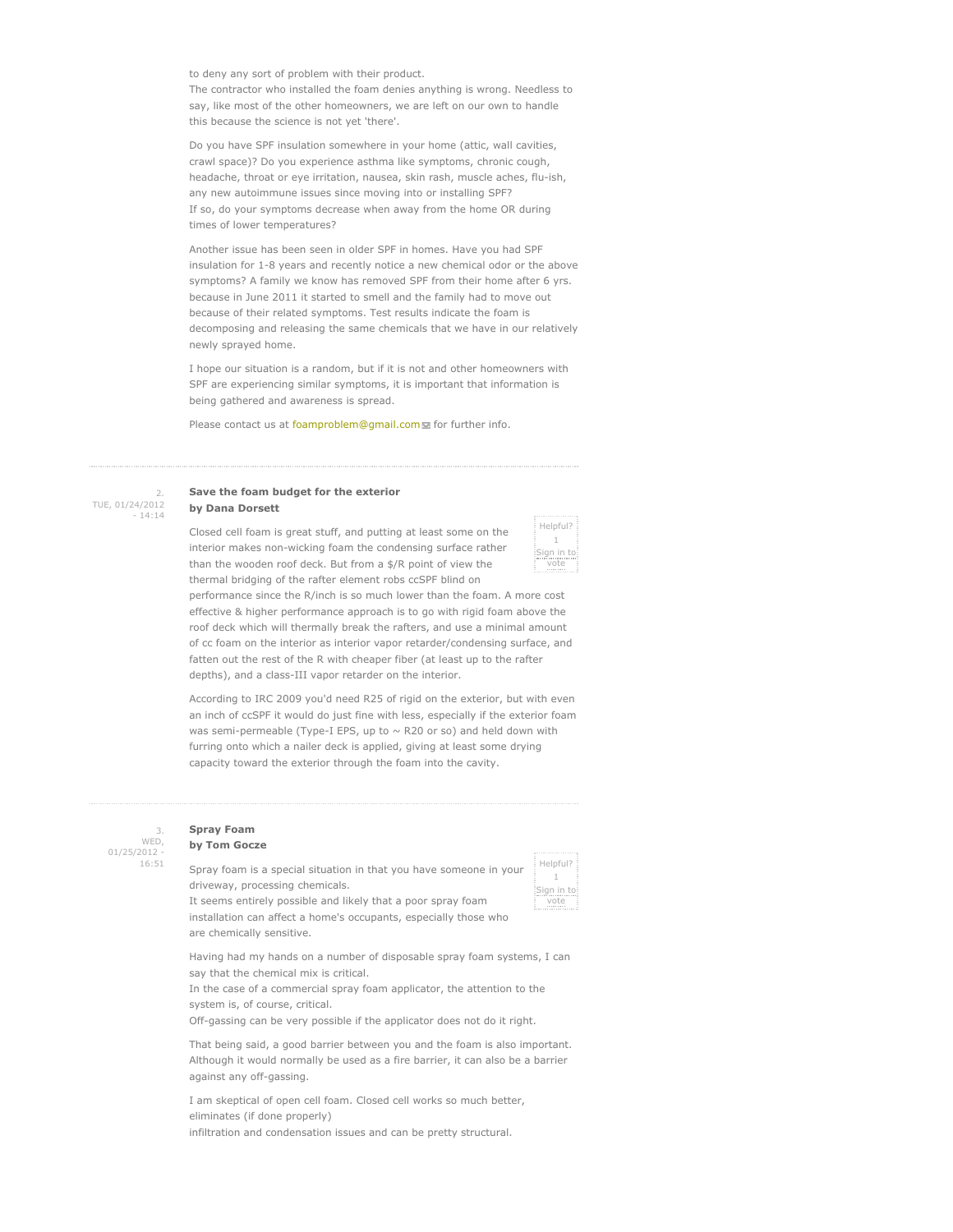We live in a home that has R-65 in the walls and roof. It is a mix of sheet and spray foam.

After doing a number of projects with disposable systems, the installation of spray foam by an experienced applicator was impressive.

4. WED, 01/25/2012 - 16:56

#### **by Frank Bovio**

**KS**

I have read about this happening due to faulty installation. I do not know anything about your job, but if it was done in a cold climate and the substrate was cold, the chemical never fully cures, same goes for if the substrate had moisture on it when the foam



was being installed. There are so many varibles on how to go wrong on a spray foam job its scarey.

A lot of homeowners will choose the contractor offering the lowest price, and sometimes this is when the nightmares start! I do not know your details so I am only guessing as what could of happened. I do not know if it is permicible but I am curious to what brand of foam that was used in your home? I have read the same nightmares coming from other people on other pro forums (it always seems to be one brand).

I know with your situation it is hard for you to see, but not all spray foam is bad, and many more have it installed and forget they have it than folks with your problems. I am sorry you have had a bad experience.

| WED,           |
|----------------|
| $01/25/2012 -$ |
| 18:05          |

### **Wet Crawl space insulation**

## **by Radu p**

Here's my situation: house in zone 5 near water (Atlantic Ocean) has a crawl that's always wet. i need insulation on the bottom of my floor and I was proposed 2



solutions both with closed cell foam:

A. sprayfoam 5' on the bottom of my floor in the crawl and mitigate the water in the basement or

B. sprayfoam 5" on the bottom plus 2.5" on every square inch of exposed wood in the entire crawl and forget about the water because the crawl will be open to outdoors.

If I do A and I open the pandora box with a sump pump I may get the Ocean in my basement and I will pump forever. Also I have no idea of the implications and the costs.

If I do B I protect the house and I don't care about the moisture in the crawl anymore but there is more expensive.

What other solutions I may have?

6. WED, 01/25/2012 - 18:17

#### **Lower R values needed with expanding foam. by Ed Dunn**

I am glad to get some support from A.J. Builder on my contention that R value can be less when using expanding foam. Martin has disagreed with me on that one in the past, and I have to say that in my experience the tightness of the foam does make a



difference. We can get away with using R38 in our area that calls for R50. The R50 figure came about, I assume, with testing and calculation R values needed in different climate zones using fiberglass and/or cellulose, not rigid foam. We have homes here that are using less than 1/2 chord of wood in a winter. One that uses propane, used less than 80g in a year. That included the hot water heater and cook stove.

For 20 years, I have designed over 45 passive solar homes. The first thing I specify is tightness. The next thing I specify is the insulation value. After that comes the orientation, mass, glass and ventilation. A tight house will decease the amount of insulation needed. All I can say is it has worked well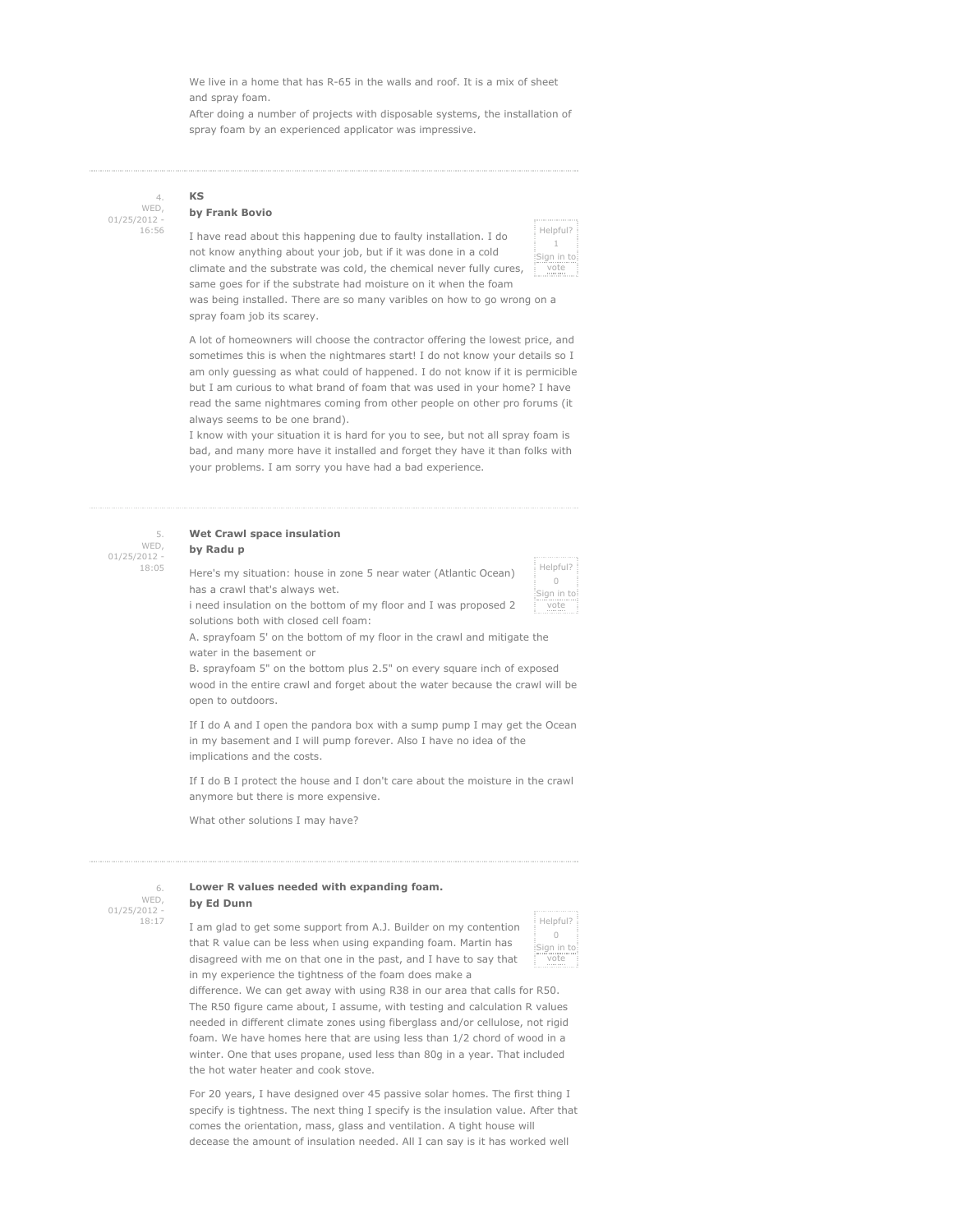here in Flagstaff (ZOne 5b).

As to the comment by k s, we have not run into that here, yet. Would it have been easier to seal the living space from the foam with PVC paint on the drywall? I have understood that PVC paint over drywall seals air and water vapor. Why wouldn't it keep toxins out of the living space?

As to the disadvantages of closed cell foam, I was told by my installer that it is VERY rigid and the expansion/contraction of the studs would break the bond to the foam, eventually and we would have an air gap at all points where foam meets wood. Is that true?

7. WED, 01/25/2012 - 18:30

#### **Wet crawlspaces aren't diagnosable/fixable via bloggery by Dana Dorsett**

Mitigating all the bulk water issues is important no matter what and unless you are below the peak high tide mark you shouldn't fear pumping against the tide. Grading the exterior to slope away, installing gutters and directing downspouts well away from the

Helpful? 1 Sign in to vote

foundation are just a start. Perimeter surface drains "French drains" on the exterior below the drip edge, directing water away may be necessary, as well as perimeter drains to a sump on the interior. But what you actually need isn't something you can figure out on a blog posting.

Without drying it out first you'd be well advised to stay away from spray foam, since it could even make things worse by not letting wood that is getting moisture via wicking through the foundation to dry quickly enough. If the bulk water issues can be dealt with, it takes less foam to spray & air seal the foundation, foundation sill & band joist than the subfloor above, and in combination with heavy vapor barrier on the floor, converting the crawl space into a "conditioned" crawlspace has both heating/cooling energy and moisture control benefits in southern New England climate, since the summertime dew points are high enough to make for a moldy crawlspace if vented to the outdoors.

It may still be necessary to run a dehumidifier in the crawlspace if there isn't sufficient sensible air conditioning load (as it true in my case) to dehumidify the house otherwise. Keeping the crawl at 60% relative humidity is enough to block rot & mold conditions on the joists & subfloor.

#### **Ed, "For 20 years, I have by aj builder, Upstate NY Zone 6a**

WED, 01/25/2012 - 18:31 EDITED WED, 01/25/2012

18:40.

8.

Ed, "For 20 years, I have designed over 45 passive solar homes. The first thing I specify is tightness. The next thing I specify is the insulation value. After that comes the orientation, mass, glass and ventilation. A tight house will decease the amount of insulation needed."

Helpful?  $\cup$ Sign in to vote

Well said my friend. I am not against R-100 of cellulose on an attic floor because it is not hard to do and not that expensive. But, What Joe Lstiburek did wrapping his barn with thousands and thousands of dollars of foam... silly... R-value is R-value... but the proof is in what you and I have built... that does work well and you and I know that.

One leg in both camps but for now I am all for airtight is what makes sprayfoam hit the great numbers that it has hit for you and I.

Closed cell... open cell... Above someone stated they prefer closed. I have only used open cell water blown Icynene that so far has been applied with no problems. I am very happy with the crew, their choice of equipment and their choice of product and their choice of conditions to spray in. There are no problems with moisture or air quality or foam degrading or foam detaching (a few inches found out of thousands of feet of application.)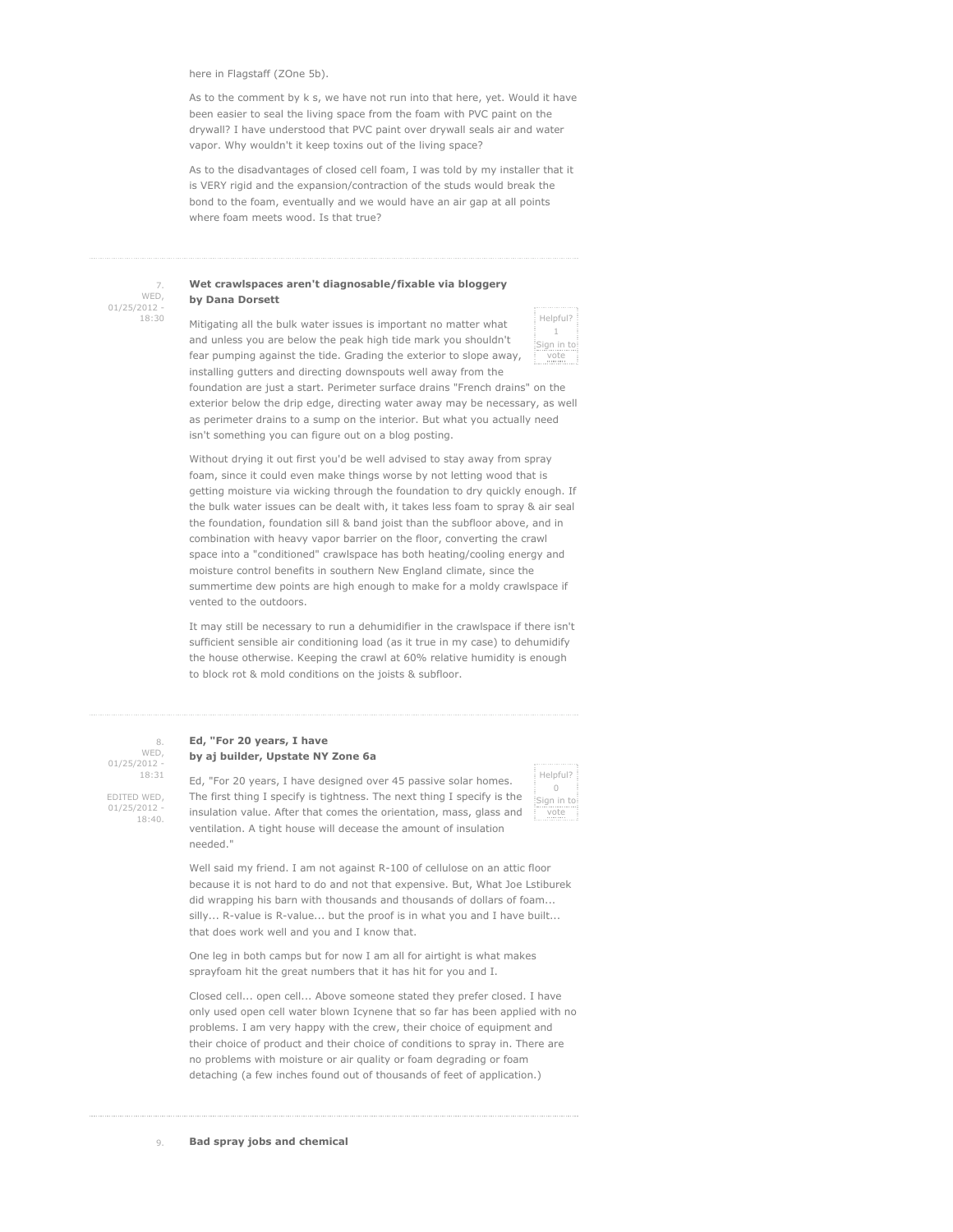WED,  $01/25/2012$ 18:35

#### **by aj builder, Upstate NY Zone 6a**

Bad spray jobs and chemical sensitivity.



One answer. Scary! I now have a company that has not let me down. But, if I did not have these guys, I would most likely never use spray-foam after spending time reading about the problems some have

had.

That is most likely my thoughts on spray-foam for now and for the foreseeable future.

10. WED, 01/25/2012 - 18:54

### **Price of spf by tom ruben**

Scott,

think?

| Helpful?<br>0<br>Sign in to |  |
|-----------------------------|--|
|                             |  |
|                             |  |

Helpful? 1 Sign in to vote

Please be specific. When you give \$1.20 per square foot for closed cell spray foam and \$.80 per square foot of open cell spray foam, what are you measuring for the square footage. Is it the floor, walls, roof . . .? Wouldn't it be more helpful to quote by cubic foot, so that different framing depths can be accounted for? e vote

11. WED,  $01/25/2012$ 20:59

### **recycling anyone? by Marc Bombois**

What I don't like about spray foam is it renders wood unrecyclable. It's not really a separable component of a building assembly and so it makes me wonder about whether or not it should be included in the pursuit of "green" building. In the future I see an awful

mess when Scott's house is eventually torn down. I think we all agree with the basic prescription for warm, easy to heat homes: tight as possible and great insulation. But let's include the criterion that all components of a building assembly be reusable. What do you folks

12. WED,  $01/25/2012$ 23:41

### Tom,  $1$ " thick by  $1' \times 1' = 1$ **by aj builder, Upstate NY Zone 6a**

Tom,  $1$ " thick by  $1'x1' = 1$  board foot which is how spray foam is quoted.



Say they measure your wall... 8' tall by say 10' long and they quote 4" thick. 8x10x4=the number of board feet (volume) to multiply times the price quoted earlier.

=320 board feet x 1.20= \$384 or x .80= \$256

13. THU, 01/26/2012 - 08:48

#### **aj you are right... by Frank Bovio**

about board feet. The way you have it is for C.I., spraying the studs, and encaspulating. When doing walls with say sheetrock the formula changes a little bit.  $16"$  O.C> = 1.25' wide x height of the wall. When doing larger walls, I divide that forula by the length of



the wall. It takes out the studs. You do have to add a little more in for over spraying and waste, but if the guys like their Christmas bonus every year they will limit waste!!!

If a contractor quotes by the square make sure they are giving you board feet and square feet, the job will be very under priced!!

aj I am glad you have a good group of guys I only hope my contractors say the same about our company!!!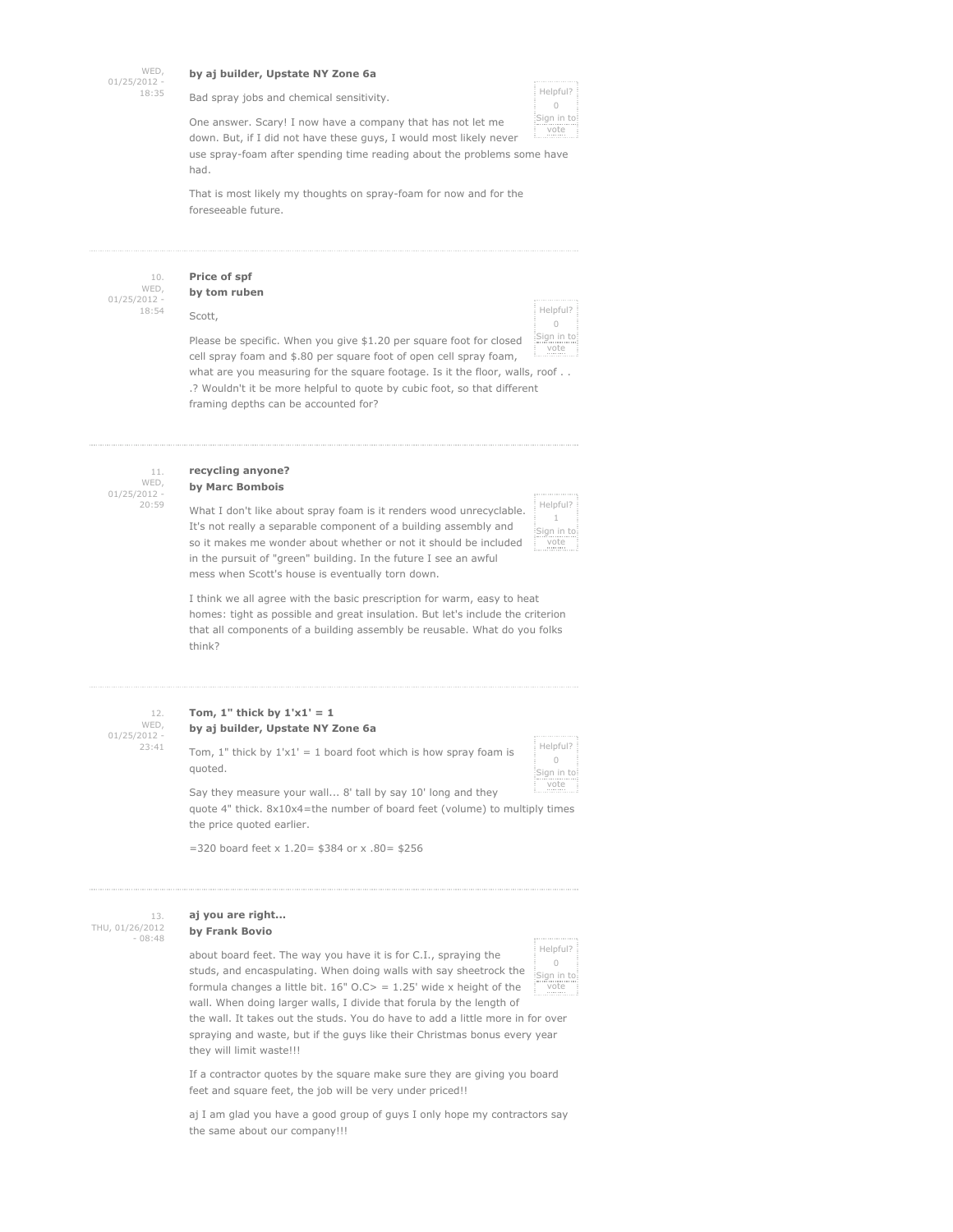#### 14. THU, 01/26/2012  $09:42$

#### **Design makes a difference by Ed Dunn**

The design of a house makes a difference as to whether or not I use expanding foam or cellulose. In walls, I mostly use straw, but in the ceiling I use cellulose in trusses with an energy leg. It is the most cost effective way to insulate, and it works well when I use

| Helpful?<br>0<br>Sign in to<br>vote |
|-------------------------------------|
|                                     |
|                                     |
|                                     |

the recommended amount of insulation. I go with what the Oak Ridge National Labs and the Department of Energy say for our area, R50. I do not follow our local building code which adopted the Model Energy Code (R38). With this design parameter, I have homes that use 10% of average energy use for our area. Of course, they are all heated mostly by the sun.

I only use expanding foam above when I have a story and a half design that limits the use of cellulose and being able to achieve that R50. These homes achieve the equivalent energy use of the truss roof designs. In a house that will be shaded, by our Ponderosa Pines or other structures, I would also consider the tightness of foam.

15. THU, 01/26/2012 - 09:44

### **Closed cell v open cell by Ed Dunn**

Can anyone give me an answer on the issue of closed cell foam breaking the bond with framing members as they shrink in the wall, therefore, eventually losing the tightness factor?

| Helpful?<br>0<br>Sign in to<br>vote |  |
|-------------------------------------|--|
|                                     |  |
|                                     |  |
|                                     |  |
|                                     |  |
|                                     |  |
|                                     |  |
|                                     |  |
|                                     |  |
|                                     |  |
|                                     |  |
|                                     |  |
|                                     |  |
|                                     |  |

16. THU, 01/26/2012 - 09:50

#### **Response to Ed Dunn by Martin Holladay, GBA Advisor**

If the closed-cell spray foam was properly mixed at the right ratio, and installed at the right temperature by a skilled operator, it will cling tenaciously and permanently to lumber, plywood, and OSB.

|               | ---------              |
|---------------|------------------------|
|               | Helpful?<br>Bign in to |
|               |                        |
|               |                        |
|               |                        |
|               |                        |
|               |                        |
|               |                        |
|               |                        |
|               |                        |
|               |                        |
|               | <b></b>                |
|               |                        |
|               |                        |
|               |                        |
|               |                        |
|               |                        |
|               |                        |
|               | vote                   |
| $\frac{1}{2}$ | Ē                      |
|               |                        |

If shrinkage cracks develop, there was a problem with the installation, and the insulation contractor should be notified immediately of the problem.

#### 17. MON, 01/30/2012 - 08:02

#### **spray foam pricing & details by Steve Richards**

To comment on a few points....

Open cell offers a substantially lower cost per R-value. It's a perfectly viable option to be considered above grade on most projects. A reputable contractor can advise customers on this.

While closed cell is often the best choice for projects, it often prices the job out of the spray foam option. We've achieved excellent blower door test results with all- open cell installations.

Open cell foams are vapor permeable and can absorb water, however, due to their nature, they dry out well and do not need to be removed. Polyurethane foams improperly mixed can present off-gassing issues, but this is readily apparent at the time of installation. I work with the chemicals daily, and while there are those who like to look for problems relating to chemical sensitivity, the material is safe when properly installed. Nuisance odors can occur, and improperly mixed foam is bad, but there's plenty of overstated negative hype on the web. There are plenty of polyurethanes in every home, from upholstery cushions, to carpets, wood finishes, etc. A whole house approach to energy efficiency and ventilation is key. As for R-values, the green building community can discuss this all they like, but those familiar with spray foam products will concur that the building code states R-values that are meant for fibrous products, shich simply don't work as well under a range of conditions. I'd put R-30 spray foam against whatever amount of fibrous material can be installed in an attic, and see which prevails. Upon installing 5" of closed cell foam on the underside of a roof deck, diminishing returns enter into the equation, and at that point,

|               | Helpful?  |      |  |
|---------------|-----------|------|--|
|               |           |      |  |
|               |           |      |  |
|               |           |      |  |
|               |           |      |  |
|               |           |      |  |
| $\frac{1}{2}$ |           |      |  |
|               | ign in to |      |  |
|               |           |      |  |
| ٠             |           |      |  |
| i             |           | vote |  |
| ÷             |           |      |  |
| ×             |           |      |  |
|               |           |      |  |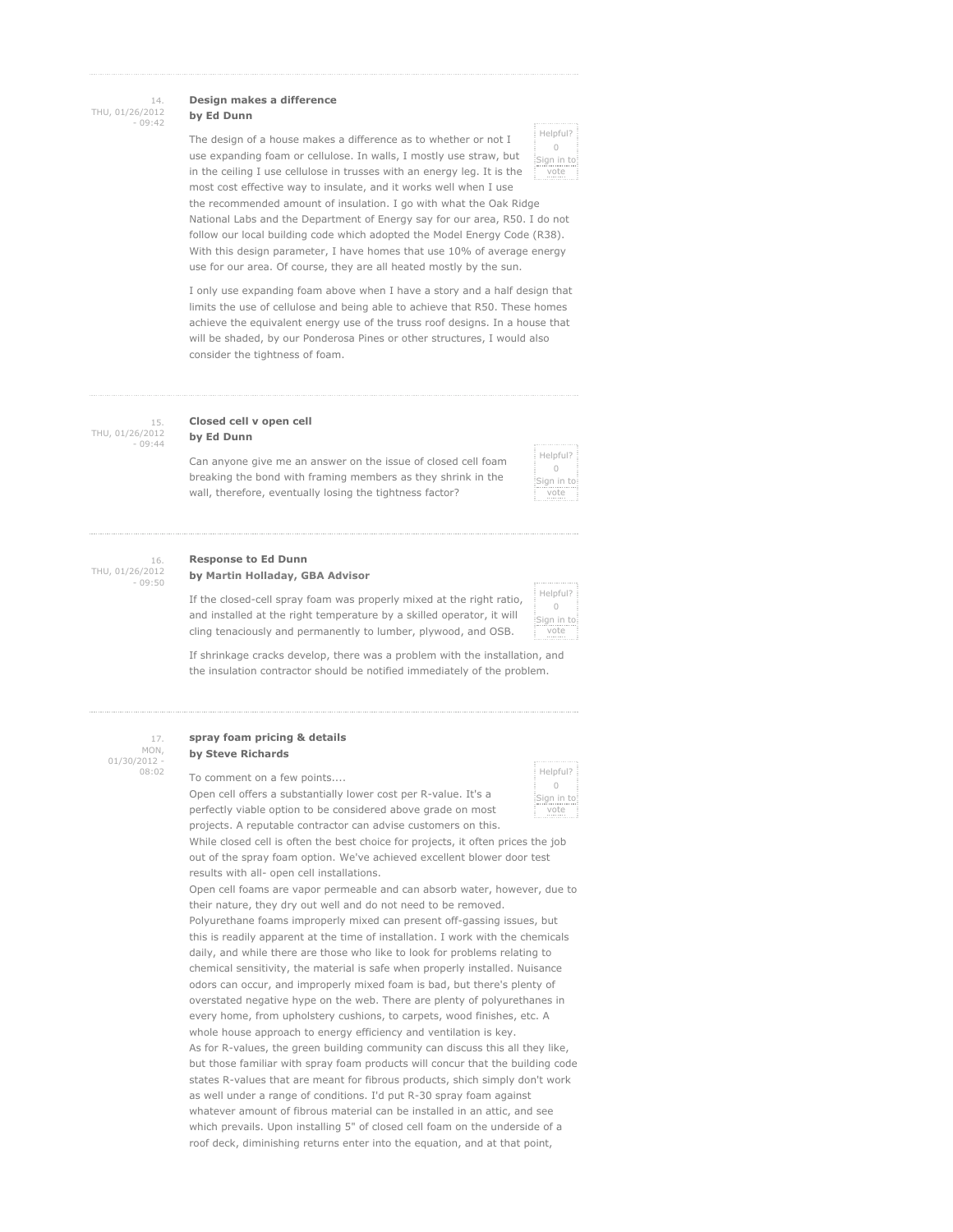exterior insulation needs to be considered, to minimize thermal bridging......look at a spray foamed home under the right conditions and you can count the roof rafters from the street, looking at the condensation patterns. R-50 sounds nice, but in practice, besides ultra tight/passivehouse homes, this is simply not cost effective. Put even more simply, I own a spray foam rig, and I put 5" closed cell in my own attic. Steve Richards

### **Closed Cell Foam by S. P.**

Timely article. I am converting an unheated attic to living space and have been reading all I can find about closed cell vs. open cell for insulating the attic rafter bays. Had decided closed cell sounded better until a rep from one of the largest insulation



companies in the Boston area came to give me an estimate last week. He said they no longer recommend closed cell for the under surface of a roof because they have had problems with the foam shrinking away from the rafters and subsequent heat leaks. I am wondering if it actually may be the rafters drying out and shrinking instead of the foam. Or it may be the slight expansion and contraction of wood between summer and winter, At any rate, the last thing I want is heat escaping or ice dams on the roof, so will probably go with open cell foam.

#### 19. MON, 01/30/2012 - 08:28

#### **open cell attics by Steve Richards**

I wanted to point out one further detail in regards to open cell in attic spaces. Due to the expansion of the foam and thicknesses required to achieve the desired R-value, open cell is often sprayed proud of the framing members, for instance, 8" foam on 2x6



rafters leaving 2.5" foam OVER the under surface of the rafters. This negates most issues of shrinkage, being that the foam is monolithic and encapsulates the underside of the framing. This also helps with thermal bridging. In response to the above post, SPF will sometimes shrink a bit upon installation if temperature isn't managed perfectly, but I find most cases are simply a case of the foam expanding and curling on itself, giving the appearance of gaps.

The most important thing is....hire a reputable contractor.

# **Which foam to use**

MON,  $01/30/2012$ 11:33

 $20.$ 

# **by James Marot**

A concern which has arrived in the community I work is one of fire. In January of 2007 we had a house fire which started as a smolder and than found the fuel of the SPF in the wall cavity and raced through the home in those areas not covered by working



smoke detectors - wall, ceiling and attic cavities. The family escaped the fire unharmed but only because of neighbor intervention. Because of this I have become an advocate for Low density foam. Low density foam, Icynene, is water base and though rates lower in "R" factor will not burn, becomes stable and inert after only a few hours from application, fills the cavity of most walls and ceilings completely and will dry when wetted. As research shows air infiltration is becomming the main issue in developing an energy efficient envelope. Either foam works well here, but with 1/2" of foam board on the exterior the lessor "R" value of the ICYNENE would mean nothing to loss of energy value and in my opinion create a better and safer interior environment for the occuapants.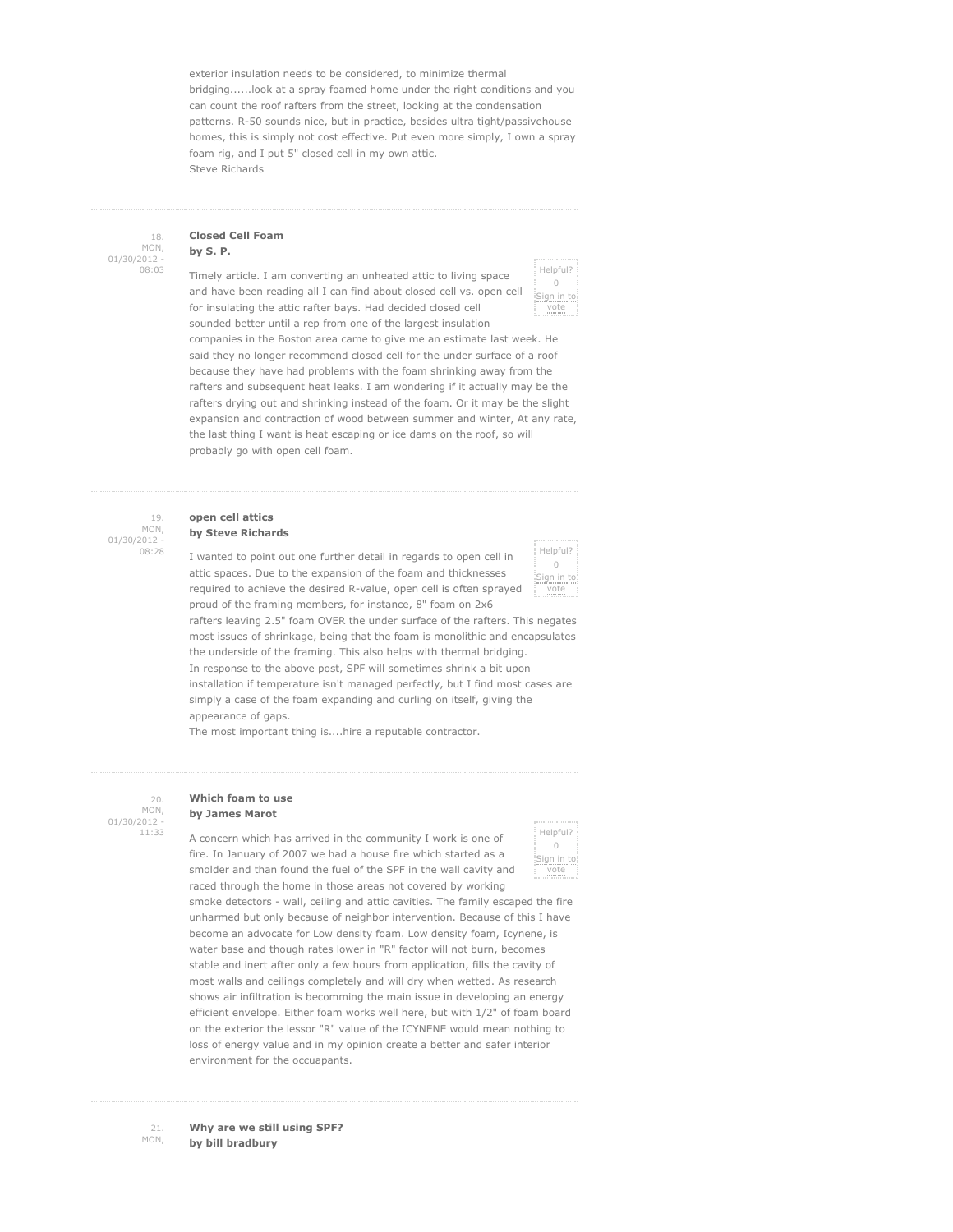01/30/2012 -

12:30 I don't know about the rest of you, but to me green building is more than just energy efficiency. Why are we using products that are detrimental to ourselves and our planet? Roxul and cellulose are far better choices for most homes, but I do use foam on those rare occasions that SPF is the only choice.



#### 22. WED, 02/01/2012 - 18:06

### **Urethane by Roger Kjonaas**

I have used spayed in place polyurethane in all but three homes I have built since 1981 and from about 1984 to 1996 I had my own equipment, so yes I am bias. I have also been hired to consult problems involving moisture problems created open cell spray insulation.

Helpful?  $\bigcirc$ Sign in to vote

I agree with Bill that Roxul and cellulose are good insulations to consider and I would pick them in a heart beat over ICYNENE, but polyurethane is king.

As for toxicity, check out how it compares to #1 pine; normally by the time the fire reaches the foam, you would be dead from the smoke given off by your furniture and carpets.

I have urethane foam in my own home that was sprayed over twenty years ago and It looks the same as it did the day after I had it sprayed on the wall. As stated earlier, urethane faom that shrinks was sprayed in the wrong conditions, chemical temperature or ratio.

23. THU, 02/02/2012  $-23:00$ EDITED THU,

02/02/2012 - 23:01.

### **Frank by k s**

Frank our home was 18-23 degrees during application, all windows closed and we are sure the substrate was far below 50 degrees. The product we used is the product that gets the most complaints here at GBA and other forums. The installer has his lawyer on us,

Helpful?  $\bigcap$ Sign in to vote

with a lien on our home, wanting to be paid for the rest of his bill. Meanwhile his insurance says they will not cover anything and we just paid more than 60k to remove the SPF in hopes we can get a clean IAQ report. Why does this SPF company keep getting away with this? They are busy fighting many many familes, but all the while deny anything is wrong. I am sure application has almost everything to do with this. These stories and many other families are about to become very public. This is not about getting back at anyone, this is about creating awareness to a product that has turned lives upside down, yet t no one will take responsibility. Instead the homeowner is left with financial ruin and emotional dispair. Not to mention potential unknown health issues. All in the name of 'going green'. I'd love to see where green fits into the 600 large trash bags of removed SPF from my home sitting in a landfill for 1000 years.

Stay tuned, it is hard for any company to deny something is wrong when a large number of people all have the same story to tell. Will keep you posted at www.sprayfoamsucks.com For details on upcoming events of spf. Ever wonder how many others are out there that have been paid some money to go away and not say anything about their foam? Think about it, if people go public about bad SPF in their home, their home is forever marked, say good bye to market value. So please consider the ones of us that are willing to be public are REALLY concerned and are trying to find what is wrong. We don't move out of our homes, throw everything away, live in campers or hotels because we want to. Some of us have new born babies and cannot go back to our home, even after Spf company has tried to remediate it. We are not making this stuff up. We just want some answers and our homes back.